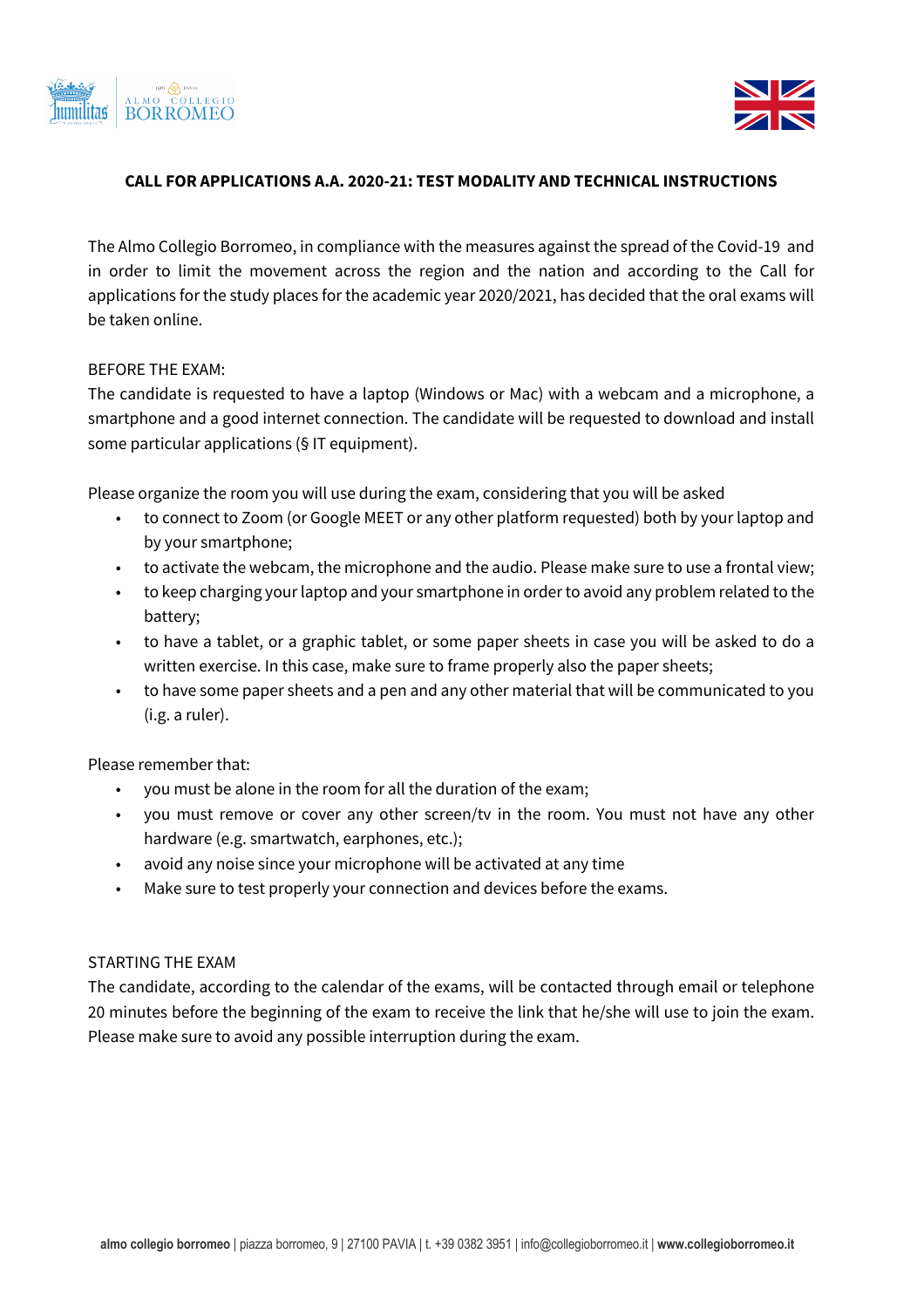



# ORAL EXAM

The exams will start on the 31st of August 2020 (3rd of September for the candidates of laurea magistrale); please keep close your ID to show to the Secretary or to the Commissioner. Please use your smartphone in order to frame yourself and the monitor of your laptop as shown in the image.

The Commissioner may ask you to share your screen. Specific books are allowed for some of the subjects.

The oral exam will last about 30 minutes.

## GENERAL RULES OF CONDUCT

Please take note that:

- The oral exam will be annulled and the candidate will be excluded from the call for applications if he/she will be discovered cheating;
- The oral exam will be annulled and the candidate will be excluded from the call for applications if he/she will leave the location before the end of the exam;
- The Commisioner may ask the candidate further questions on how the exercise has been solved;
- During the exam is not allowed any other support.

## IT EQUIPMENT

Make sure to install all the applications required for the exams (Zoom or Google Meet) on all the devices that you will use (laptop, smartphone and tablet). Please make sure to update the software to the last version available.

If you are going to use a paper sheet in order to solve the exercises, make sure to install a free software (Google drive app, Office Lens or Camscanner) to scan your exam and transform it in a pdf or jpg file. Please make a test before the exam.

If you are going to use a graphic tablet in order to solve the exercises, please follow the instruction communicated by the Commissioner in order to share your solution.

#### TECHNICAL PROBLEMS

In order to solve any technical problems, the Secretary is available on the: 25, 26, 27, 28 August 2020 (h. 10-12, 15-17) and the same day of the exam contacting the 0382.395507 or concorso@collegioborromeo.it

In case you will face some problems with the platform you will be asked to choose between Google Meet or Microsoft Teams.

In case of a poor connection the exam will be postponed according to the call for applications.

## COMMUNICATIONS

The day of the exam cannot be modified; please communicate any particular need through email concorso@collegioborromeo.it.